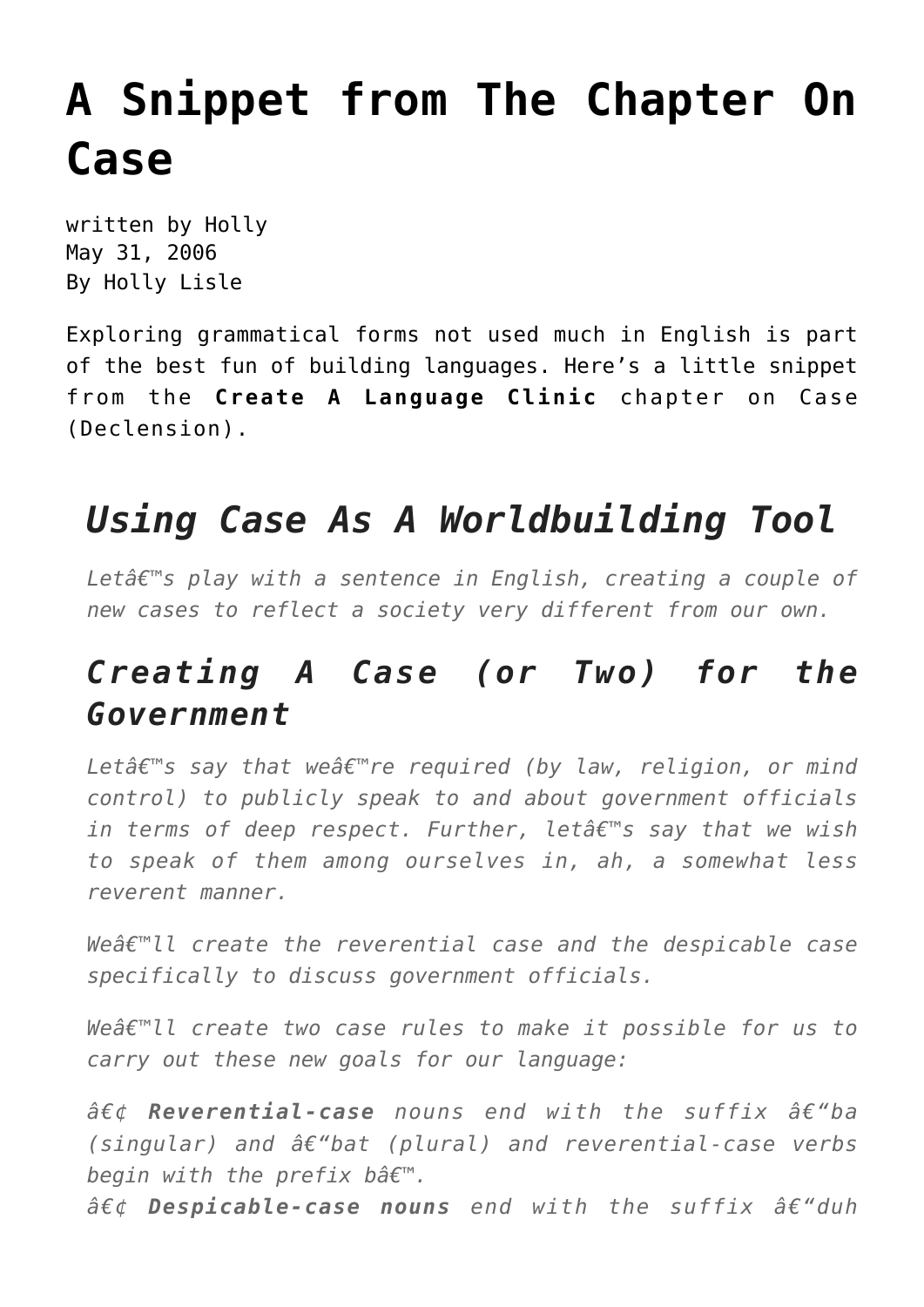$(singular)$  and  $\hat{a}\epsilon$ "dork (plural) and despicable-case verbs begin with the prefix dâ $\varepsilon$ <sup>m</sup>.

*Now letâ€<sup>™</sup>s do a sentence, modifying it both ways. The basic sentence will be:*

*Senator Hypocriticus addressed the Assembly on the subject of raises for members of the Sentate.*

*We can tag certain nouns as neutralâ€"that is, not in need of modification. Well, really, we only have two neutral nouns in that whole sentence, and those are the words subject and* members. Everything else has a political charge thatâ€<sup>™</sup>s *going to require modification. [1]*

*Reverentially, (what you're going to hear on the nightly news, for example,)* weâ€<sup>™11</sup> get:

■ Senatorba Hypocriticus bâ€<sup>™</sup>addressed the Assemblyba on *the subject of raisesbat for members of the Senateba. (grovel, grovel)*

*The guy at home watching this on television is going to turn with one eyebrow raised and says to his wife:*

■ Senatorduh Hypocriticus dâ€<sup>™</sup>addressed the Assemblyduh *on the subject of raisesdork for members of the Senateduh.*

Same words. Same informationa<sup>2</sup> almost. We know that in the *first sentence, the speaker is sucking up, whether by inclination or by compulsion. We know in the second sentence that the speaker disapproves of almost everything said by the first speaker.*

*[1] The word raises could be considered a neutral word, too; in most cases, raises are happy things, and everyone loves to get them. In the case of government officials voting themselves raises, however, the word takes on blood-pressureraising qualities. Because of that, we can treat raises in this instance as a special case involving only government*